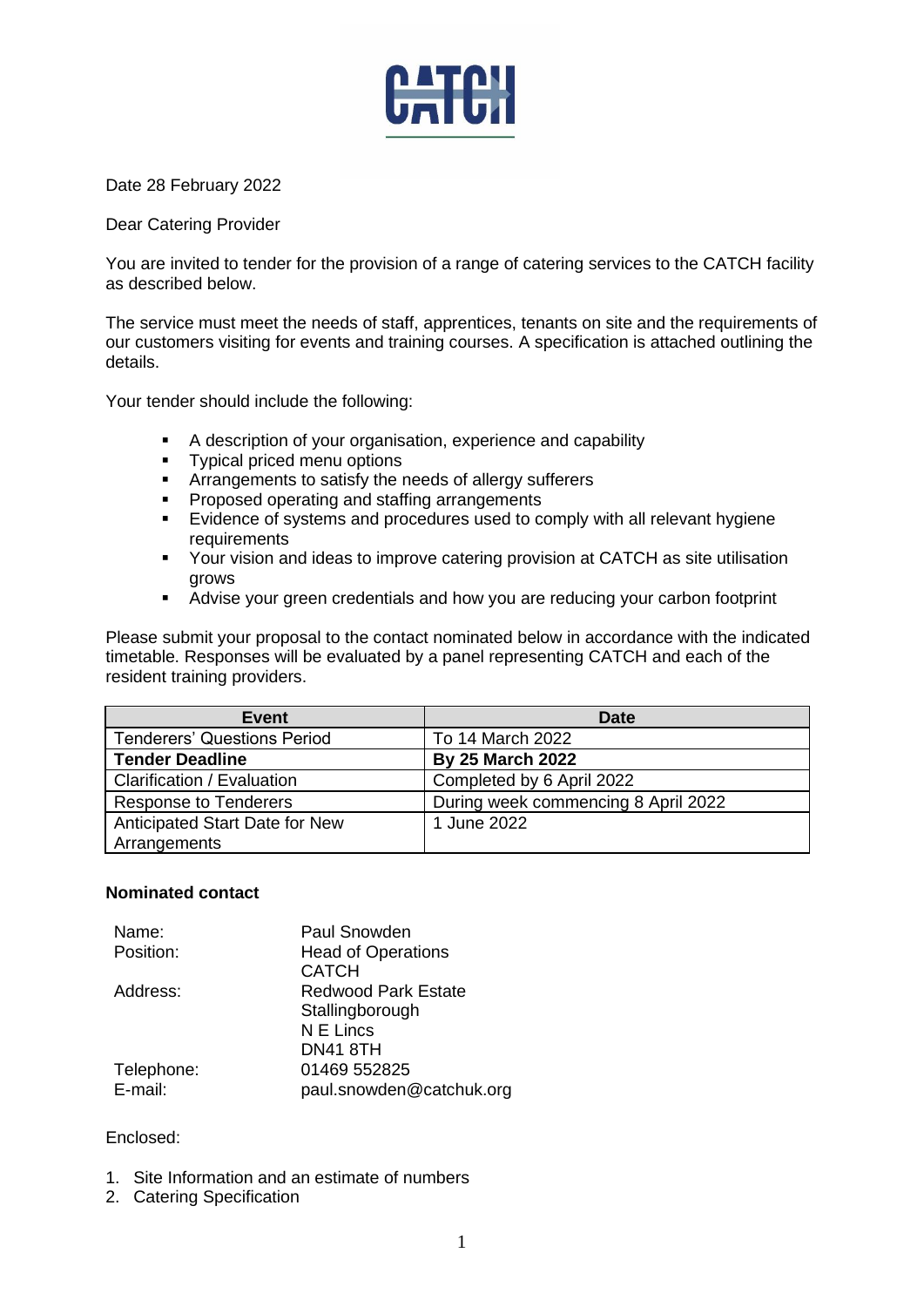### **1. Site Information**

CATCH is a safe, realistic, industrial environment combining process plants, workshops and outside areas with classrooms, meeting rooms and conference facilities. Run by an experienced team in accordance with best-practice rules and procedures, the site provides full-scale plant and equipment for training and competence assessment at all levels - from apprenticeships to workforce development. As a not-for-profit, industry-led organisation we serve the processing, manufacturing and energy industries together with their associated contractors. We deliver specialist services and work in partnership with the best providers – chosen by our customers – to deliver authentic training solutions that make a real difference.

For more background information, visit our website at [www.catchuk.org](http://www.catch-uk.org/)

There are currently 3 resident apprentice training providers – HETA, North Lindsey College, Reynolds Training – based in the secure, operational area. Together, they are training approx. 115 apprentices on site with at present a combined staff of around 30. The apprentices and some staff need to be able to buy food 'over the counter' but others will bring their own packed lunch. In August 2022, North Lindsey College will leave site and will be replaced by a new CATCH apprenticeship which we anticipate will be in similar numbers so there should be no reduction in numbers. However the number of apprentices is forecast to grow over the next few years and the site capacity could be up to 200. Some of the apprentices have requested a healthy option consisting of a salad bar with various meats/cheeses and pay depending on the size of the salad; fruit; vegan and vegetarian options plus the standard burger and chips etc.

Reynolds Training Services, also have adult courses running in the Technical Training Centre (TTC) and run a number of short courses for adults and they have requested that their lunch time provision would be served outside of their rooms or in the kitchen based on the first floor in the TTC. They have courses running for several days with the same delegates and would like to see increased variety over a two week period consisting of hot and cold options, i.e. buffets with hot potatoes served separately, salad boxes including fruit; soup and sandwiches or a hot meal of the day, plus a vegan or vegetarian option.

Roxby Training are also based in the TTC and currently have takeaway grab bags consisting of a sandwich, drink, crisps and sausage roll or similar and again currently have these in their rooms. Depending on the provision provided they may decide to return to eating in the canteen.

Safety & Access would like to use the canteen facilities and their delegates often have a breakfast option served between 10:15 and 10:30. They would like to see a hot meal of the day for lunch times or snacks, i.e. baked potatoes, paninis, pasties and are based in the TTC.

Maersk Training are similar to Safety & Access and usually eat in the canteen.

There are CATCH staff based in the TTC and one other provider DTK Frigo who sometimes eat in the canteen.

Timing is key for all providers as delegates tend to only have 30 mins for their lunch time break.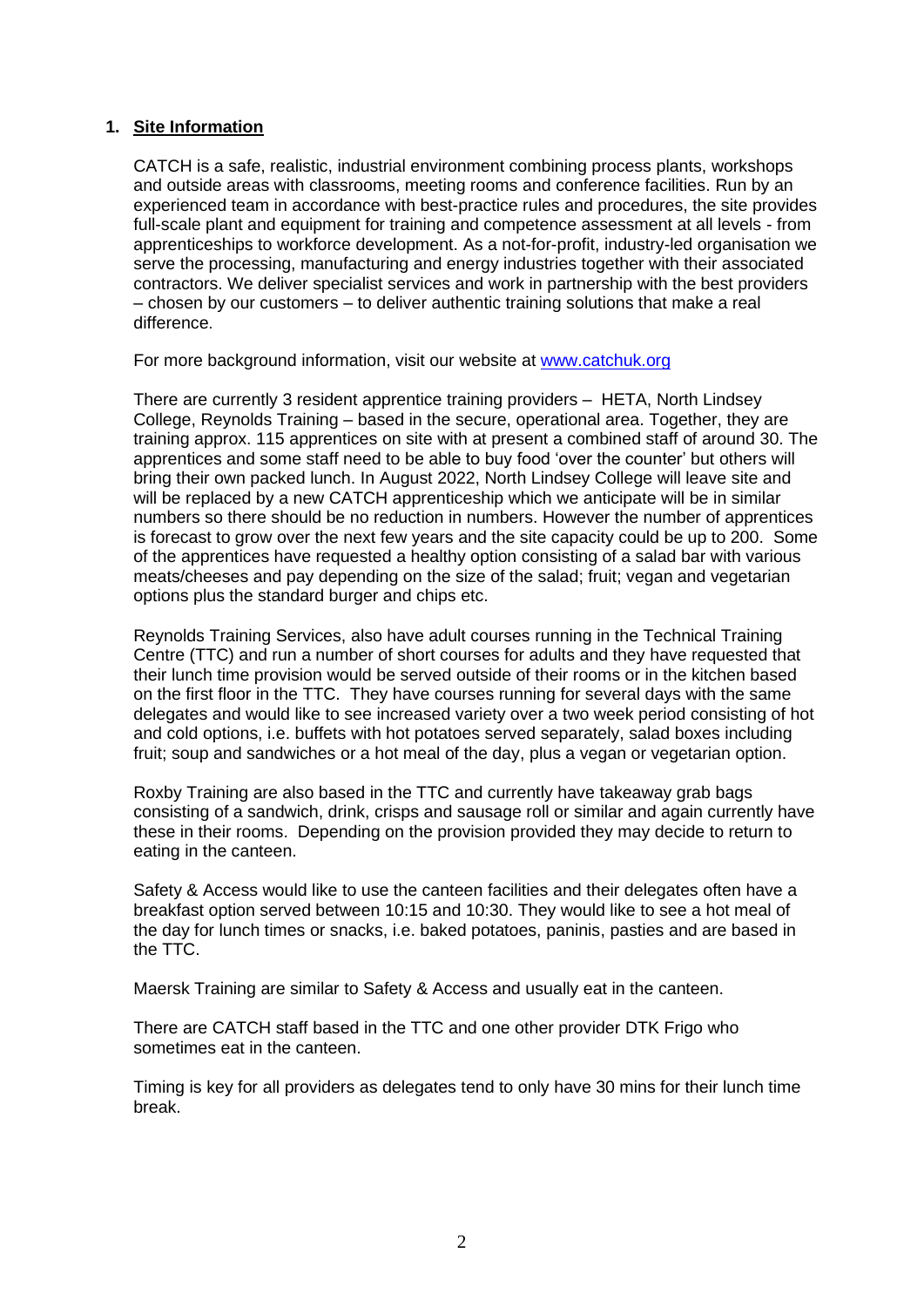CATCH Skills are usually based in the Hughes building but sometimes hold courses in the Conference Centre. Short course activity varies, with delegates on some courses wishing to buy good 'over the counter' like the apprentices. Other courses require food delivered to their room in individual take away bags either in the Hughes building or the Conference Centre. There are two sizes of takeaways, i.e. with 4 items or 6 and priced accordingly. This part of the business is, by its very nature, variable and difficult to predict but is forecast to grow steadily. Their lunch time meal is either served in the canteen or outside of their rooms.

Currently the majority of the delegates pre order their menu choices but alternatively would like the option to visit the canteen and choose from a snack menu or the hot meal of the day. Some of the courses, ask the delegates to eat in the canteen.

Room hire bookings for CATCH – a basic buffet is offered to the majority of bookings but there is also the option of an executive buffet for management meetings and alternatively individual take away bags. Quality, competitive pricing and presentation is essential. Some meetings require breakfast rolls to be supplied for the start of a morning session, i.e. bacon, sausage or egg rolls or Danish pastries. Room hire meetings are usually in the Conference Centre but could occasionally be held in other buildings. We would like to include the set up and clearing away of food in the price structure. CATCH normally provides banqueting roll and orange juice but we are open to all options. There is a large kitchen on the first floor of the Conference Centre with a fridge and dishwasher available but it is not designed for the cooking of food.

There is a purpose built canteen which seats up to 70 people and it has a small extension which seats 30. As we have apprentices on site and due to Safeguarding we need to look at how we segregate adult learners and apprentices, potentially using the extension.

Typically, at present the number of orders varies but we have an average of 60 delegates per day but some days it could increase to 100. There are also approx. 50 members of staff from CATCH and the tenants on site who may choose to use the canteen but is not guaranteed.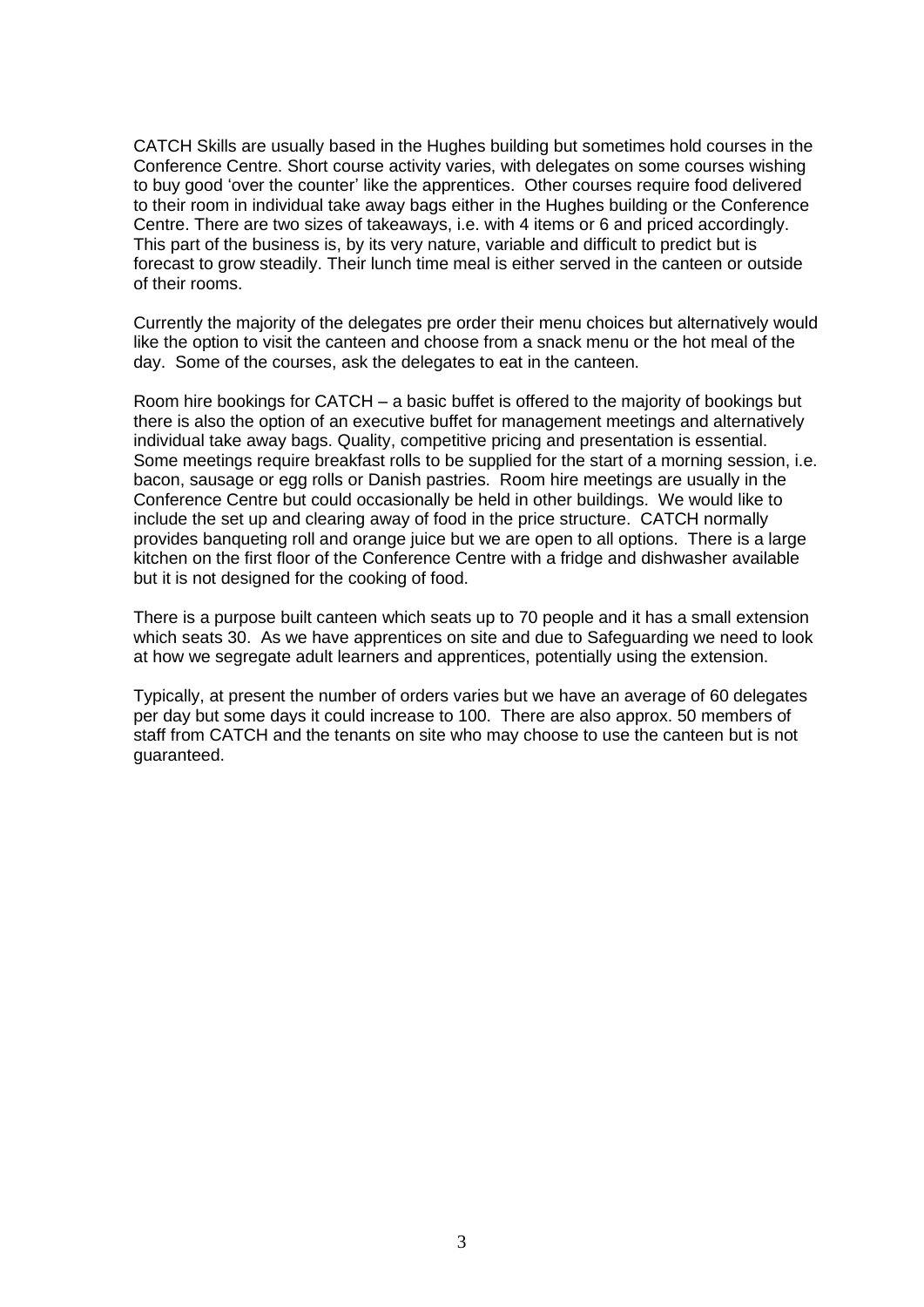# **2. Catering Requirements at CATCH – Combined Input from Training Providers**

The catering providers must consider how to efficiently serve apprentices on a rota system defined by CATCH (within the overall times specified) as well as delegates from short courses.

There must be an adequate quantity and range of food available every day for the short courses for industry or a simple and reliable arrangement for direct orders to be placed by the training providers

Hygiene standards and tidiness must be maintained in all areas

### Canteen serving times

Morning break 09:30 – 11:00 (Breakfast rolls – pre ordered from 08:00) Lunch break 11:15– 13:30 Afternoon break 13:45 –14.30

16:30 – 17:30 for courses or Open Evenings by arrangement only

### **Apprentice break times**

#### **North Lindsey College <b>HETA**

| Morning break   | $09:30 - 09:45$ | 09:45 - 10:00 |
|-----------------|-----------------|---------------|
| Lunch break     | $11:15 - 11:45$ | 11:45 – 12:15 |
| Afternoon break | $13:45 - 14:00$ | 14:00 - 14:15 |

### Hot Food

- Cooked breakfast, bacon/sausage buns
- Snack menu consisting of jacket potatoes, pies, soup, panini's, toasties, pasties,sausage rolls
- Pasta pots, curry pots, pot noodles, microwavable meals
- A range of cooked meals with a hot meal of the day– e.g. curry and rice perhaps with a regular weekly pattern
- Plus a vegan or vegetarian option
- Consider special boards
- Fast food, e.g. burgers, chips etc.

### **Other Food**

- Salad bar, with various meat, fish or cheese options and priced according to size of salad box
- Cold breakfast options, yogurts, granola or cereal bars
- Sandwiches (baguettes, wraps/buns)
- Assorted cakes
- Crisps biscuits, fruit, nuts, confectionary and chocolate

#### Drinks

- Tea & coffee
- **Hot chocolate & milk**
- Still & carbonated drinks (including water)
- **•** Fruit juice.

### Acceptable Price Range and Examples

- Reasonable prices, depending on product, quality & size
- **•** For apprentices, the cheaper the better  $-$  £2 to £3 an item, such as a sandwich.